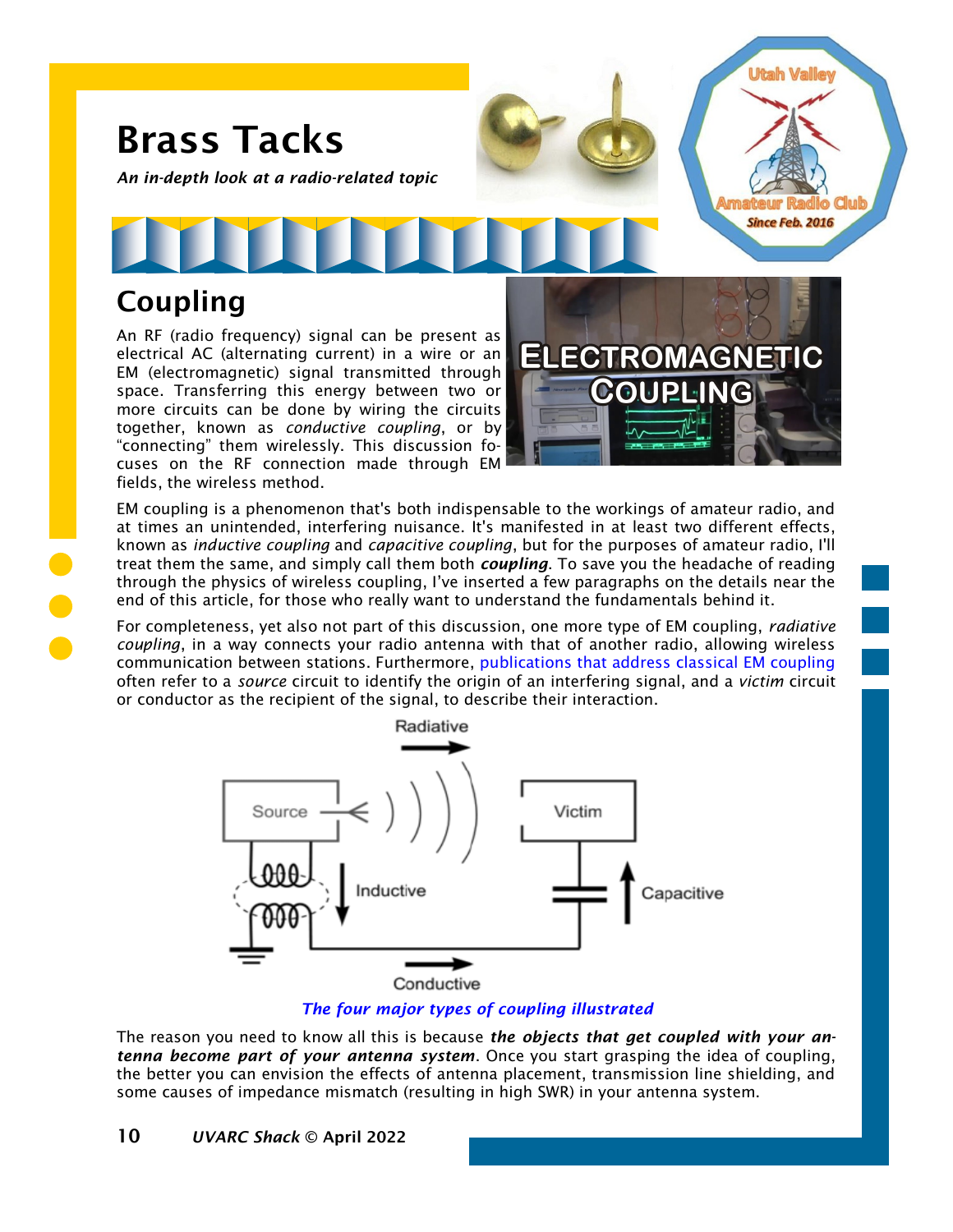

#### Antenna element proximity

One day a local ham proudly showed me a photo of his newly installed [Pockrus J-pole,](https://noji.com/hamradio/jpole.php) but added that it didn't seem to work very well. Indeed, his antenna was more than twenty feet up in the air, but he said people on line-of-sight repeaters had complained about his signal. Glancing at the photo, it was fairly obvious what was going on. He had bolted the metal angle bracket to the aluminum siding of his house, which placed the three vertical elements less than an inch from the siding.

I told him that he had effectively coupled his antenna with his house, making the aluminum exterior an extension of his antenna, essentially turning his house into a huge, nonresonant antenna at VHF frequencies. He noted that he had gone through great pains to mount it where it was, and asked whether I was certain that the antenna's proximity to his siding was the reason for the bad signal reports. I told him that, if everything else was working as they should be, I believed that to be the case.

After a few more trips up his ladder, my friend installed a mast on the side of the house, and mounted his J-pole to the mast, clear of any metal, and said that people now gave him great reports, even on simplex much farther away. So, the two lessons learned here were that a) it's good to know which part of an antenna is responsible for radiating a signal, and b) to make sure and keep that part of the antenna away from anything conductive.



# Ladder line proximity

Coax (coaxial cable) is a wonderful invention, in that its proximity to surrounding metal objects will not affect its characteristics much. I say "much" because there are a few exceptions, such as its use in an [RF choke.](https://noji.com/hamradio/pdf-ppt/noji/Noji-Article-RF-Chokes.pdf)



On the other hand, ladder line (including window line, ribbon-line, and open-wire line) is very susceptible to behavior change due to coupling with nearby conductors. Take precautions to keep ladder line, whether it's used as a feedline or a matching section, away from anything metal.

More than once, I've visited the home of a G5RV or Zepp or doublet owner who has complained about his signal or SWR, only to see the ladder section partially lying on the ground or draped against

*Doublet antenna, which uses a matching ladder* aluminum siding.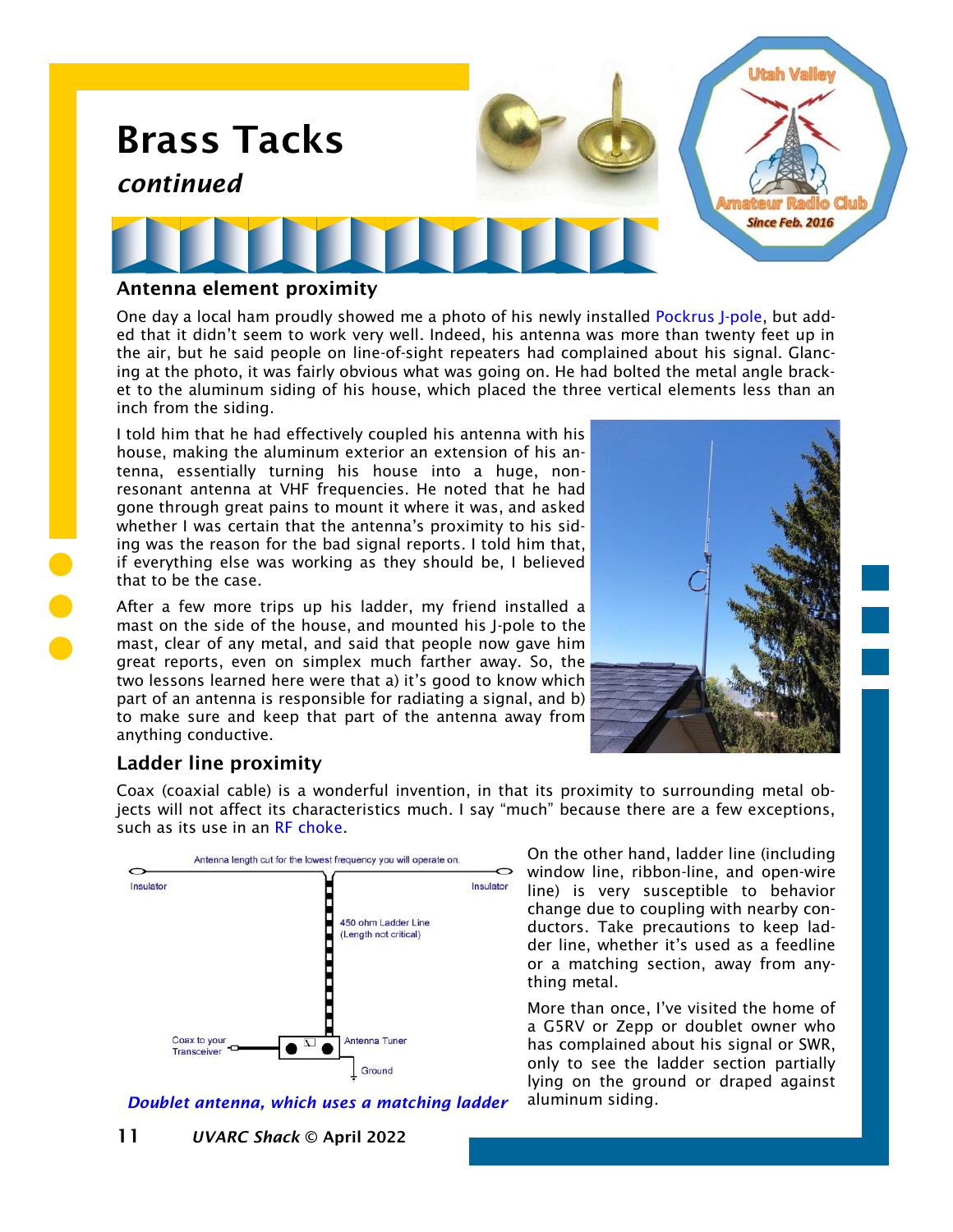

#### How close is *close*

Ok, so now you know that you should not mount your antenna close to anything conductive unless your design calls for it. But just how close is *close*? There's no easy answer, because the proximity is frequency-dependent and pattern-dependent. To arrive at a concrete answer, I've had to ask myself how close I want the antenna to a metal object if I *wanted* them to couple, and then try to remain clear of that distance.

Quite a lot of research (electronic simulations, calculations, plus real-life measurements) has gone into locating that perfect separation between the driven element and reflector of a Yagi [antenna,](https://noji.com/hamradio/pdf-ppt/noji/Noji-Article-Yagi-Antenna.pdf) for example, and many findings agree that a quarter-wavelength seems to be nearly ideal. Using this "quarter-wavelength" spacing is far from a perfect ruler, but does offer some guidance that can be used somewhat generally.

#### Radiation patterns

If you're aware of your antenna's radiation pattern, it's possible to mount your antenna, such that nearby conductive materials fall outside the *effective space*, or the lobes of the antenna pattern, and in the *nulls* instead. The term "effective space" is something I made up, but I'm using it to mean that space in which the coupling effects are *noticeable*,

due to the relative proximity of the conducting materials in or near one of the lobes, as displayed by the antenna pattern. (My "effective space" term is not to be confused with *effective area* or *[aperture](https://en.wikipedia.org/wiki/Antenna_aperture)*, a receiving antenna concept.) For example, in the above sample pattern, if I had to mount my antenna near a metal light fixture, I might want to install it so that the fixture is about 30° up from the antenna, to minimize the coupling effects with that light fixture.

A Yagi antenna works on the principle that its parasitic elements lie within the effective space of the driven element. The driven element of a Yagi antenna is *intended* to couple with its reflector, which actually extends the effective space around the antenna to include that longer element, elongating the main lobe, increasing the antenna's gain.

#### Conductive materials

Vegetation (trees, shrubs, tall grass) can also be subject to coupling, but it's more of a radiative obstruction than a coupling concern, and can often be dismissed. Even nearby or attached trees possess little ability to couple with an antenna, HF or VHF. A ground-mounted vertical antenna will much more readily couple with a metal shed a few feet away than with a tree a few inches away.

Weather can turn some non-conductive things (tree limbs, vinyl fences, wooden sheds) into conductive ones, which can be subject to some amount of minor coupling. Also, moisture (rain, snow, dew) from the weather can coat your coax, PVC pipes, and other nearby objects that are normally non-conductive. But their coupling capability also remains low.

Metal siding, stucco, the dirt, a swing set, rain gutters and downspouts, ductwork, metal soffits, house wiring, and copper pipes, on the other hand, can all conduct electricity to one extent or another, and can therefore couple with an antenna element if it's installed nearby.